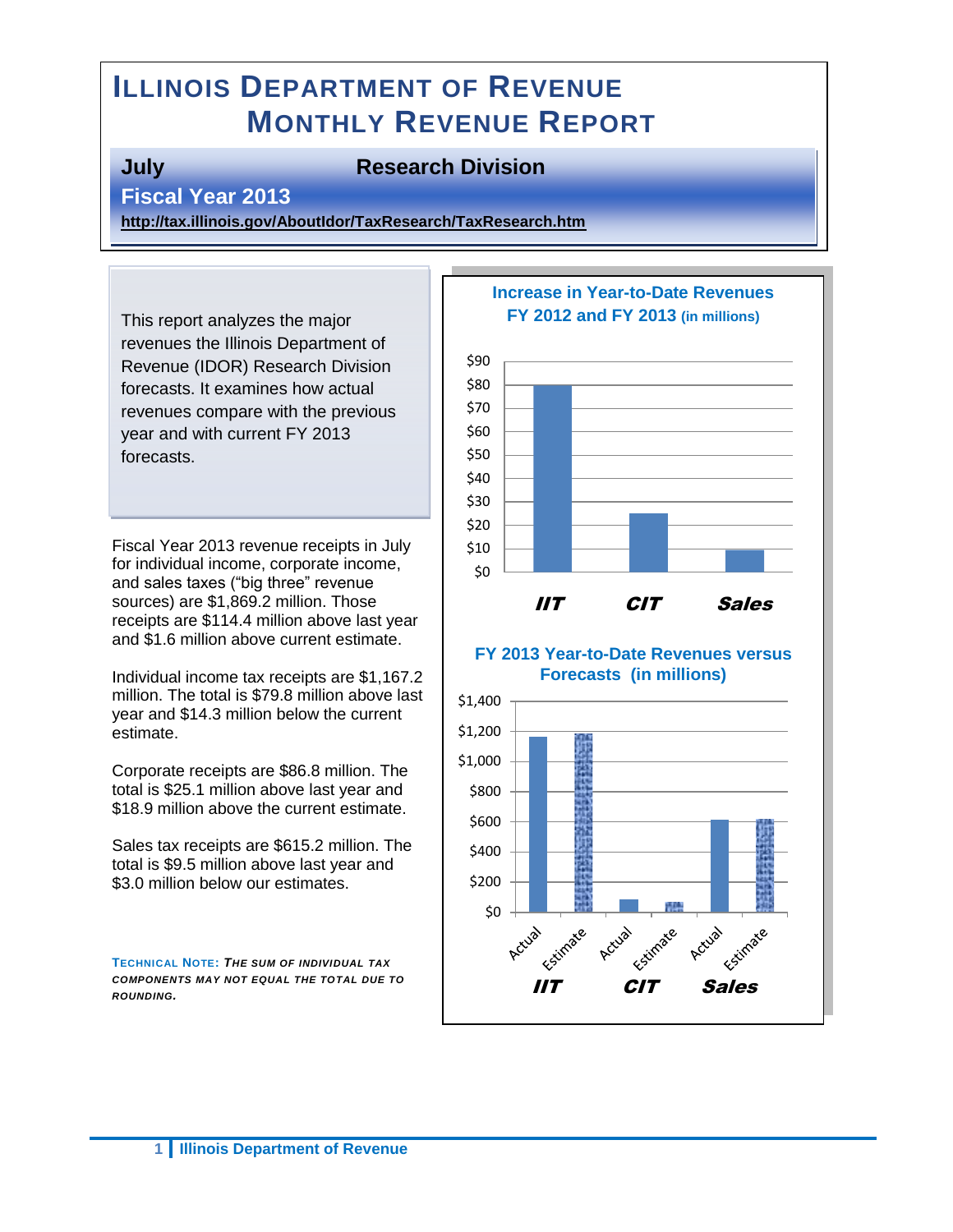## **BACKGROUND**

The Illinois Department of Revenue's Research Office is responsible for providing annual forecasts and preparing monthly analyses on year-to-date performance for the following taxes:

- Individual income tax
- Corporate income tax  $\bullet$
- State sales and use tax
- Telecommunications tax  $\bullet$
- Electricity tax  $\bullet$
- Gas tax
- $\bullet$ Cigarette taxes
- Tobacco products tax
- Estate tax
- $\bullet$ Liquor tax
- Insurance tax  $\bullet$
- Franchise tax and fees
- Hotel tax
- Motor fuel taxes  $\bullet$
- Underground storage tank tax
- Real estate transfer tax  $\bullet$

The focus of this first report of FY 2013 is to compare FY 2012 actual receipts with the FY 2013 revenue forecasts contained in the Governor's FY 2013 Operating Budget. In a few instances this comparison would seem to indicate that a revision is needed. Given the high level of uncertainty in short-term fiscal policy direction, we feel it prudent to hold off on making recommended revisions to our FY 2013 forecasts at this time. Significant federal tax increases and spending cuts are scheduled to take effect in calendar year 2013. The Congressional Budget Office projects that if these spending cuts and tax increases are implemented as planned, the national economy will contract in the first half of calendar year 2013, which is the second half of Illinois' fiscal year 2013. Illinois' revenue forecasts for fiscal year 2013, prepared months ago, do not reflect these federal changes. Instead, they reflect the view that federal policymakers will take action to delay the spending cuts and tax increases in light of the economy's vulnerability.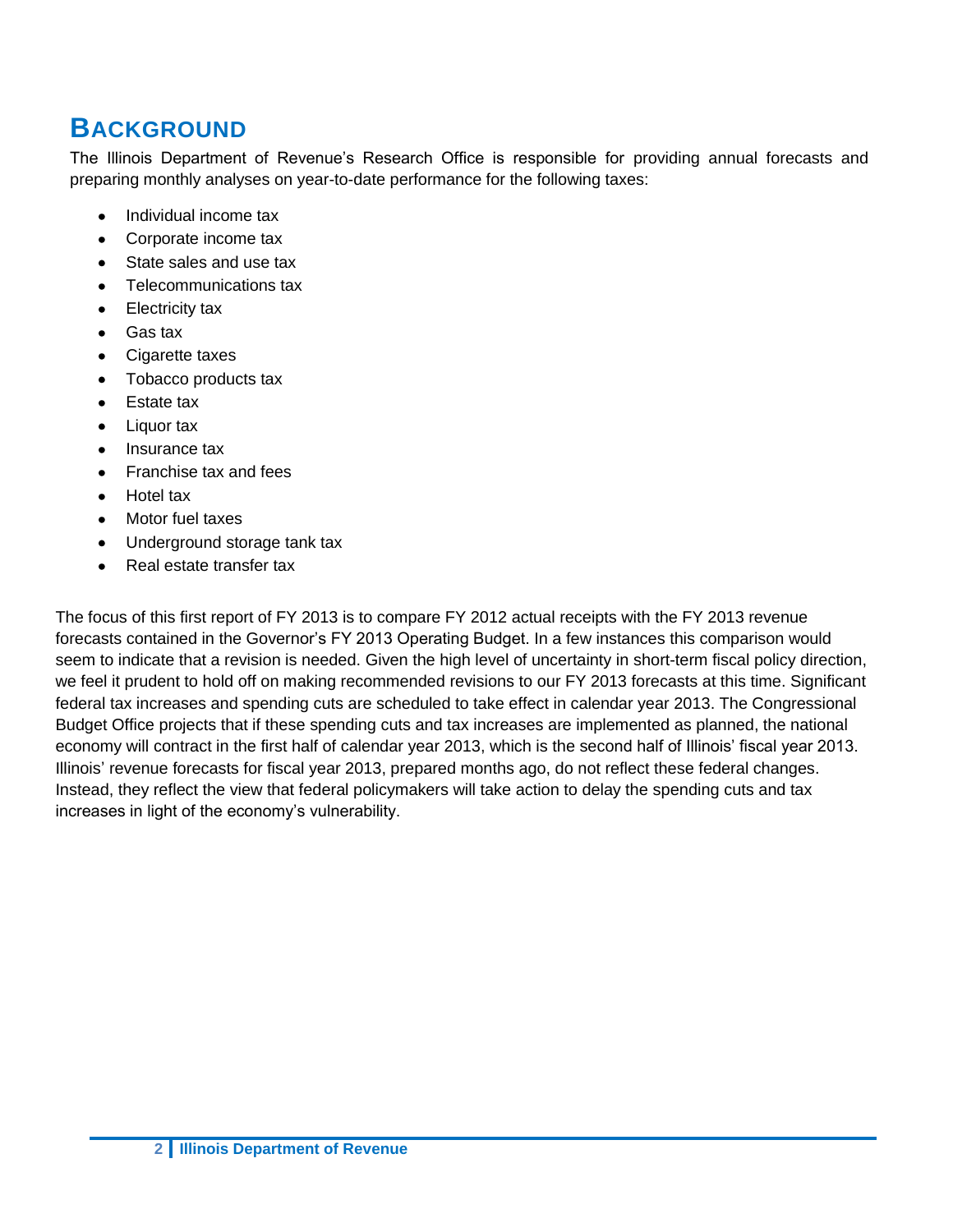### **Individual Income Tax (IIT)**

FY 2012 results were above forecast, with most of this growth being realized in the last few months of the fiscal year. One reason was that the state's wages and salaries were higher than initially assumed. Additionally, some of the unanticipated growth was due to taxpayers adjusting their W-4 forms to have more of their income withheld. This increase in withholding will put upward pressure on demand for refunds during the 2012 tax season.

| Year-to-Date (\$ millions) |                 |               |              |  |  |  |  |
|----------------------------|-----------------|---------------|--------------|--|--|--|--|
| Actual                     | <b>Forecast</b> | \$ Difference | % Difference |  |  |  |  |
| \$1,167.2                  | \$1,181.5       | $-$14.3$      | $-1.2%$      |  |  |  |  |
| FY 2012                    | FY 2013         | \$ Difference | % Difference |  |  |  |  |
| \$1,087.4                  | \$1,167.2       | \$79.8        | 7.3%         |  |  |  |  |

The base FY 2013 forecast was originally developed at the end of calendar 2010. Our basic underlying assumption then was a relatively conservative economic outlook for the state labor market. This view and forecast was later ratified by the Council of Economic Advisors (CEA). This base forecast was subsequently modified to account for policy changes that went into effect after the original forecast was developed.

The 2013 Operating Budget Book forecast for FY 2013 is \$16,922.4 million, which includes the following adjustments.<sup>1</sup>

- A \$163.0 million revenue reduction due to the impact of not decoupling from federal bonus depreciation
- \$56.0 million downward adjustment due to the increase in earned income credit
- \$30.0 million downward adjustment because of the increase in the value of the personal exemption
- Changes to the Economic Development for a Growing Economy (EDGE) tax credit will have a negative effect of \$15.0 million this fiscal year

Recent data from IHS Global Insight indicates that wages and salaries have been performing better than anticipated.<sup>2</sup> However, given the increased uncertainty in the international and national economic outlook, we consider it prudent to wait for additional economic data before revising the 2013 IIT forecast. After the first quarter of FY 2013, when we will have received the first estimated payment of the fiscal year, we will review the FY 2013 IIT estimate.

In spite of these concerns, as we begin FY 2013, July receipts came very close to our estimate for the month.

| Components Year-to-Date (\$ millions) |           |                 |               |              |  |  |  |
|---------------------------------------|-----------|-----------------|---------------|--------------|--|--|--|
|                                       | Actual    | <b>Forecast</b> | \$ Difference | % Difference |  |  |  |
| Withholding                           | \$1,099.0 | \$1,135.2       | $-$36.2$      | $-3.2%$      |  |  |  |
| Estimated and final                   | \$68.2    | \$46.2          | \$22.0        | 47.6%        |  |  |  |
| <b>Total</b>                          | \$1,167.2 | \$1,181.5       | $-$14.3$      | $-1.2%$      |  |  |  |

Withholding and estimated and final payments are derived from IDOR collection data and in *-transit fund data*.

 $\overline{a}$ 

 $1$  Some difference is due to rounding.

<sup>&</sup>lt;sup>2</sup> IHS Global Insight, June 2012 data release.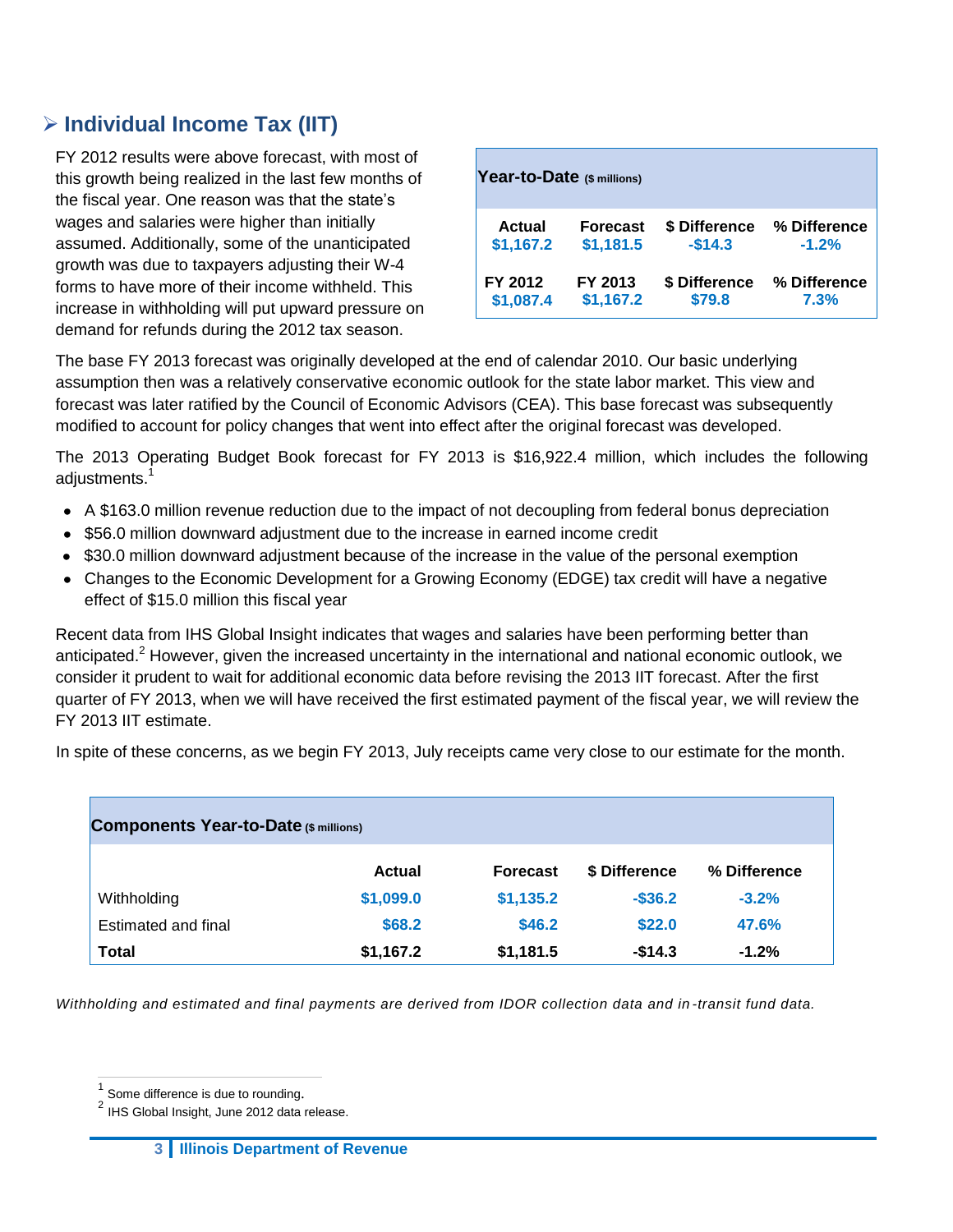## **Corporate Income Tax (CIT)**

FY 2012 Corporate Income Tax receipts came in at \$2,983.0 million, \$130.3 million above forecast. The current FY 2013 forecast is lower than actual FY 2012, standing at \$2,921.0 million. This total is comprised of:

- $\bullet$ \$1,960 million baseline revenue
- \$940 million associated with the rate increase  $\bullet$
- \$232 million associated with limited use of Net Operating Losses  $\bullet$
- \$191 million reduction associated with not decoupling from the federal bonus depreciation  $\bullet$
- \$20 million reduction associated with the FY 2011 Amnesty program  $\bullet$

FY 2012 CIT performance exceeded our expectations for reasons we do not currently fully understand. Most of the unanticipated revenue was received in June 2012. We will wait until the first estimated payment of FY 2013 is received and then meet with the Governor's Council of Economic Advisors to review current economic indicators and forecasts to ascertain whether or not a revision is warranted.

| Year-to-Date comparison (\$ millions)                                                                    |                   |                         |                       |  |  |  |
|----------------------------------------------------------------------------------------------------------|-------------------|-------------------------|-----------------------|--|--|--|
| \$ Difference<br>% Difference<br><b>Estimate</b><br><b>Actual</b><br>\$18.9<br>\$86.8<br>\$67.9<br>27.8% |                   |                         |                       |  |  |  |
| FY 2012<br>\$61.7                                                                                        | FY 2013<br>\$86.8 | \$ Difference<br>\$25.1 | % Difference<br>40.7% |  |  |  |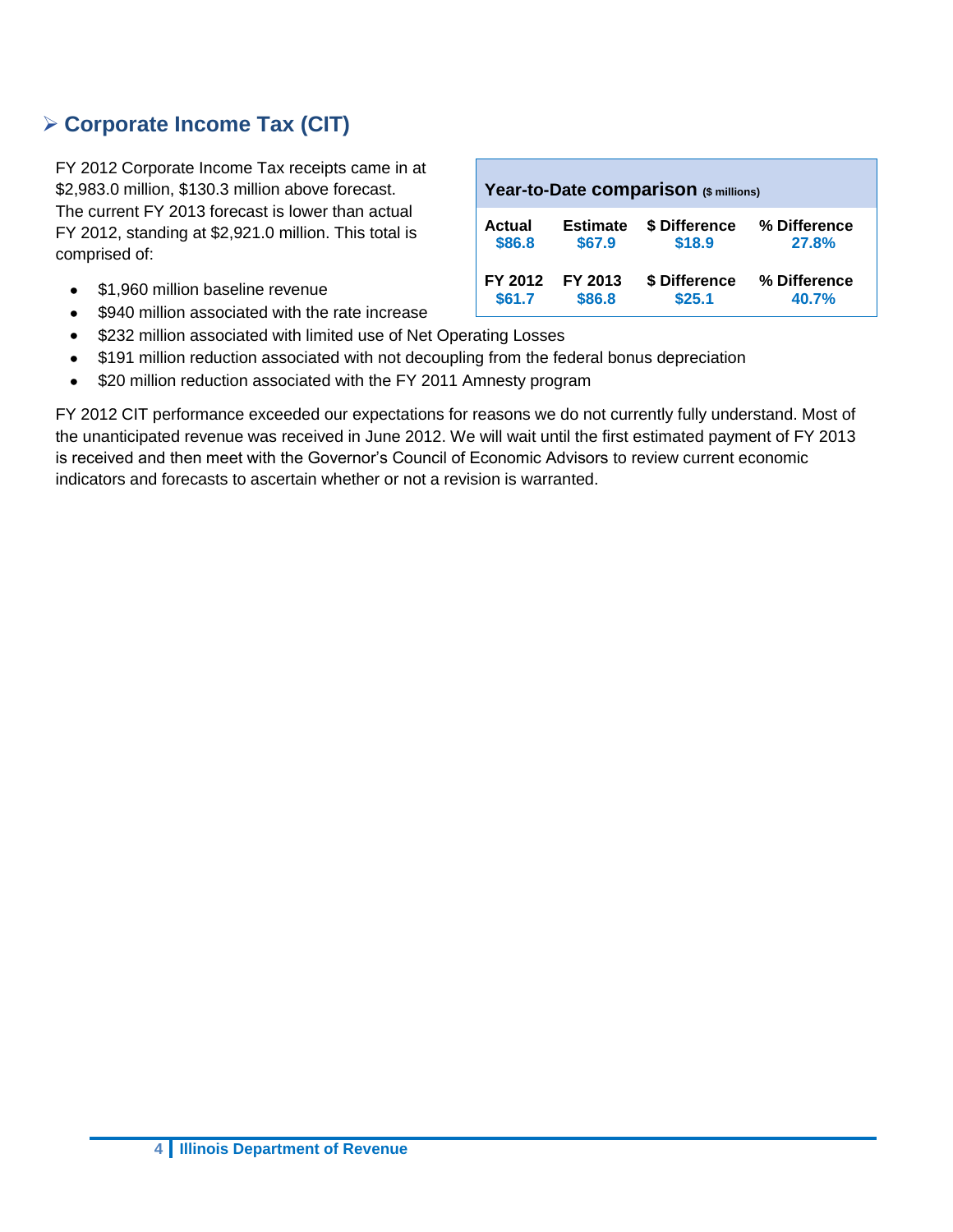#### **Sales & Use Tax**

The first month of FY 2013 was 1.6 percent above last July and just a hair below forecast, although well within the range of forecasting error. July posted the weakest month of year-over-year growth since September 2010, and although we expected this weaker growth, it underscores the fact, discussed in last month's report, that the post-recession boom in sales and use tax receipts is behind us.

| Year-to-Date comparison (\$ millions) |          |               |              |  |  |  |
|---------------------------------------|----------|---------------|--------------|--|--|--|
| Actual                                | Forecast | \$ Difference | % Difference |  |  |  |
| \$615.2                               | \$618.2  | $-$3.0$       | $-0.5%$      |  |  |  |
| FY 2012                               | FY 2013  | \$ Difference | % Difference |  |  |  |
| \$605.8                               | \$615.2  | \$9.5         | 1.6%         |  |  |  |

The component table for July shows strong growth in the receipts from motor vehicles, while receipts from motor fuel sales fell because of lower

prices.

Although FY 2012 ended

\$80 million above forecast, it is too early to conclude that the forecast for FY 2013 should be revised upward accordingly. Indeed, there are reasons to be cautious as we move into the new fiscal year. Consumers are sending mixed signals about their willingness to spend. Consumer sentiment fell in July

| Year-to-Date Comparison (\$ millions)                                        |         |         |               |              |  |  |  |
|------------------------------------------------------------------------------|---------|---------|---------------|--------------|--|--|--|
|                                                                              | FY 2012 | FY 2013 | \$ Difference | % Difference |  |  |  |
| <b>Vehicles</b>                                                              | \$76.9  | \$86.8  | \$10.0        | 13.0%        |  |  |  |
| Motor fuel*                                                                  | \$69.9  | \$62.4  | $-$7.5$       | $-10.7%$     |  |  |  |
| All else                                                                     | \$459.0 | \$465.9 | \$7.0         | 1.5%         |  |  |  |
|                                                                              | \$605.8 | \$615.2 | \$9.5         | 1.6%         |  |  |  |
| *Estimated. IDOR does not have actual data on sales/use tax from motor fuel. |         |         |               |              |  |  |  |

to its lowest level in 2012, according to the Thompson Reuter's/University of Michigan Consumer Sentiment Index. The survey used to compute the index found consumers had lower expectations of future economic conditions. This is worrisome because current spending decisions are heavily influenced by future expectations. On the other hand, July retail sales at the national level rose by the largest amount in five months, ending a three-month streak of month-to-month declines. We can better determine how taxable consumption is trending given these mixed signals by monitoring receipts over the first quarter (July-September). This will also enable us to incorporate back-to-school shopping results into our analysis.

We intend to monitor receipts and the federal fiscal policy debate over the first quarter of fiscal year 2013 before considering whether a forecast revision is warranted.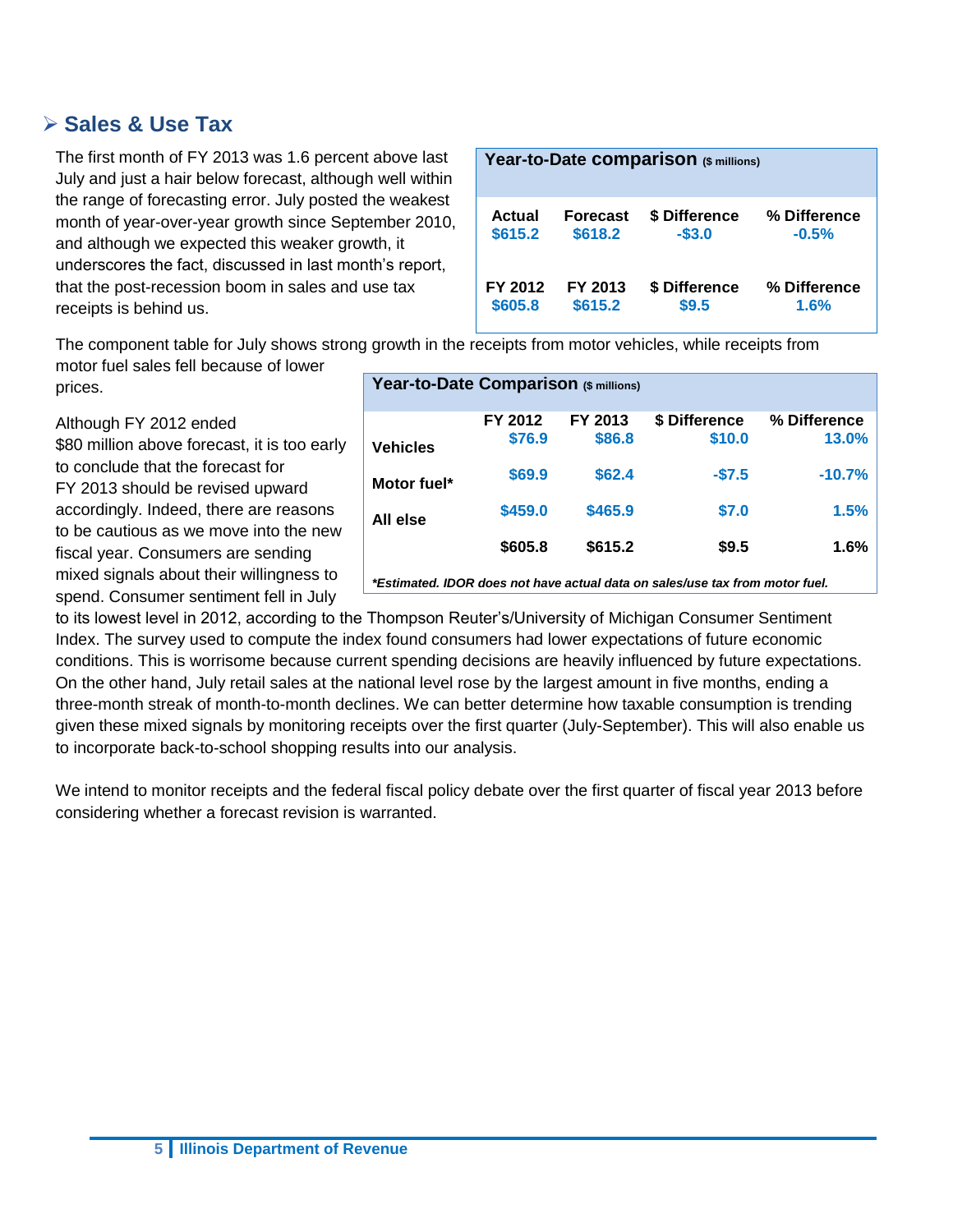### **Public Utilities Taxes**

#### **Telecommunications** –

Revenues for FY 2012 came in slightly above forecast, net of accounting changes discussed in previous monthly reports. The FY 2013 forecast for telecom receipts is \$525.0 million, a 3.0 percent increase over the forecast for FY 2012. The forecast assumes continued growth in wireless services will offset losses related to the reduced number of landlines.

| Year-to-Date (\$ millions)                       |                                            |                                      |                                              |                                              |  |  |  |
|--------------------------------------------------|--------------------------------------------|--------------------------------------|----------------------------------------------|----------------------------------------------|--|--|--|
|                                                  | Actual                                     | <b>Forecast</b>                      | \$ Difference                                | % Difference                                 |  |  |  |
| Telecommunications                               | \$33.4                                     | \$42.7                               | $-$9.4$                                      | $-21.9%$                                     |  |  |  |
| Electricity                                      | \$32.7                                     | \$33.5                               | $-$0.8$                                      | $-2.3%$                                      |  |  |  |
| Natural gas                                      | \$4.3                                      | \$7.5                                | $-$ \$3.2                                    | $-42.2%$                                     |  |  |  |
| Telecommunications<br>Electricity<br>Natural gas | <b>FY2012</b><br>\$42.8<br>\$32.5<br>\$6.2 | FY 2013<br>\$33.4<br>\$32.7<br>\$4.3 | \$ Difference<br>$-$9.4$<br>\$0.3<br>$-$1.8$ | % Difference<br>$-22.0%$<br>0.8%<br>$-29.9%$ |  |  |  |

July telecom receipts came in at \$33.4 million, \$9.4 million below forecast. Approximately \$0.6 million of this difference is due to technical accounting changes affecting the first deposits of the fiscal year.

**Electricity –** FY 2012 finished the year approximately 4.6 percent below forecast. The FY 2013 forecast assumes no growth over the FY 2012 forecast.

Receipts for July 2013 were \$32.7 million, slightly below forecast.

**Natural Gas –** Natural gas receipts closed FY 2012 at 11.5 percent below forecast because of warmer than normal weather in February, March and April. The FY 2013 forecast assumes 3 percent growth over the FY 2012 forecast. Natural Gas receipts were \$4.3 million in July, \$3.2 million below forecast.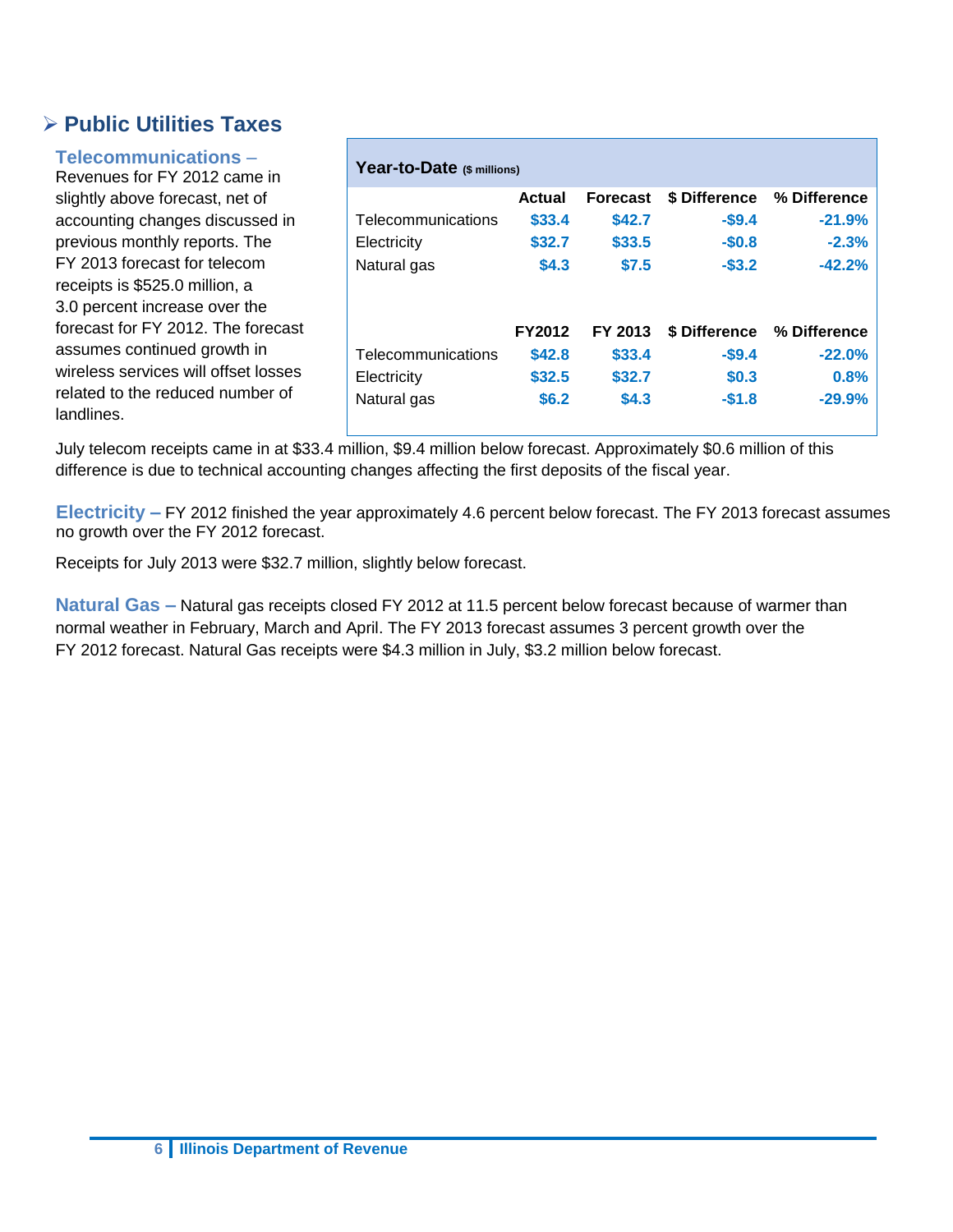#### **Cigarette Taxes**

FY 2012 receipts came in at \$577.4 million, \$53.4 million over forecast. The higher than anticipated revenue was the result of the Temporary Restraining Order (TRO) obtained by cigarette distributors that prohibited the Illinois Department of Revenue from limiting stamp

| Year-to-Date (\$ millions)        | *Includes general revenue funds |                                     |                                         |                                      |  |  |
|-----------------------------------|---------------------------------|-------------------------------------|-----------------------------------------|--------------------------------------|--|--|
| All Funds<br>General Revenue Fund | Actual<br>\$28.5<br>\$12.4      | <b>Forecast</b><br>\$65.0<br>\$29.6 | \$ Difference<br>$-$ \$36.5<br>$-$17.2$ | % Difference<br>$-56.2%$<br>$-58.0%$ |  |  |
|                                   | FY 2012                         | FY 2013                             | \$ Difference                           | % Difference                         |  |  |
| All Funds                         | \$34.5                          | \$28.5                              | $-$6.0$                                 | $-17.4%$                             |  |  |
| <b>General Revenue Fund</b>       | \$29.2                          | \$12.4                              | $-$16.8$                                | $-57.4%$                             |  |  |

purchases before the effective date of the tax increase. Our original estimate of revenue increase as a result of the provisions in P.A. 97-0688 for FY 2013 was \$339 million for the Cigarette & Use Tax and \$11 million for the Tobacco Products Tax for a combined increase of \$350 million. We expect the effect of distributor stamp hoarding to negatively impact cigarette tax receipts dropping the incremental additional revenue received in FY 2013 to an estimated \$237 million. July receipts reflect the diminished sales of cigarette stamps by distributors who bought well above their normal monthly purchase in June.

#### **Tobacco Products Tax**

#### *Long Term Care Fund*

FY 2012 receipts came in at forecast. The original FY 2013 forecast was \$29 million. However, P.A. 97-0688 made significant changes to the taxation of tobacco products. First, the rate increased from 18 to 36 percent effective July 1, 2012. Second, little cigars were reclassified as cigarettes. Third, the new Cigarette Machine Operators' Occupation Tax Act now requires retail establishments with roll-your-own (RYO) machines

| Year-to-Date (\$ millions) |                 |               |              |  |  |  |  |
|----------------------------|-----------------|---------------|--------------|--|--|--|--|
| Actual                     | <b>Forecast</b> | \$ Difference | % Difference |  |  |  |  |
| \$2.9                      | \$2.7           | \$0.2         | 7.4%         |  |  |  |  |
| FY 2012                    | FY 2013         | \$ Difference | % Difference |  |  |  |  |
| \$2.7                      | \$2.9           | \$0.2         | 7.4%         |  |  |  |  |

to obtain a cigarette machine operator license and charge a tax on RYO cigarettes comparable to the rate on manufactured cigarettes. Finally, taxation of moist snuff went from a percent of the wholesale price to a weight based tax effective January 1, 2013. The combined impact of these changes is to increase the FY 2013 forecast from \$29 million to \$40 million.

July receipts actually reflect June sales as distributors file their Tobacco Products Return with payment on July 15<sup>th</sup>. Receipts and the updated forecast reflecting the increased rate to 36 percent of wholesale price will be reflected in the August monthly report.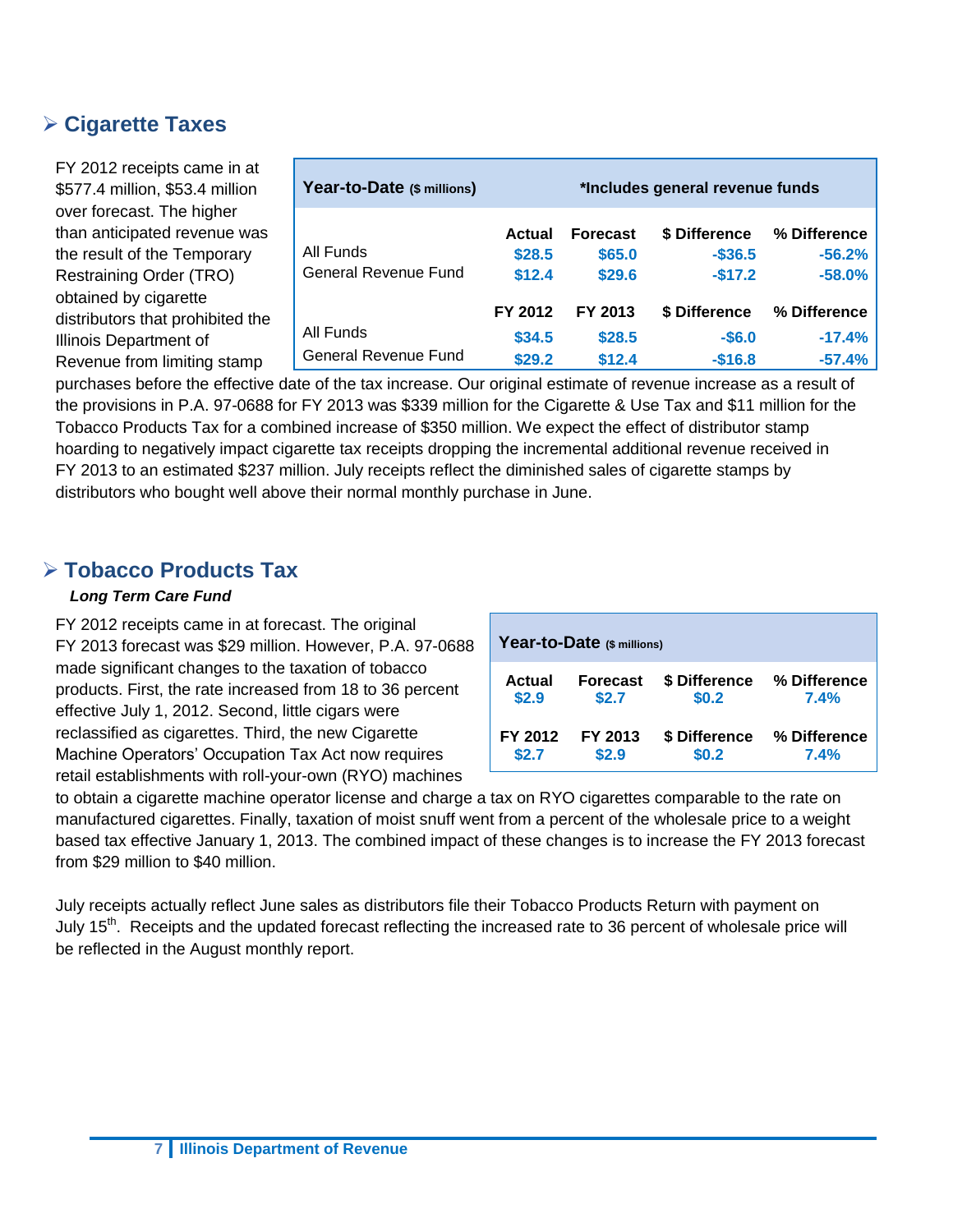#### **Estate Tax**

FY 2012 receipts came in at \$234.8, \$19.7 million above forecast. We are forecasting \$242 million in annual receipts for FY 2013.

Effective July 1, 2012, as a result of P.A. 97-0732, all payments of the Estate Tax are made directly to the Illinois State Treasurer and not to the individual

| Year-to-Date (\$ millions) |                 |               |              |  |  |  |
|----------------------------|-----------------|---------------|--------------|--|--|--|
| Actual                     | <b>Forecast</b> | \$ Difference | % Difference |  |  |  |
| \$51.5                     | \$20.2          | \$31.3        | 155.0%       |  |  |  |
| FY 2012                    | FY 2013         | \$ Difference | % Difference |  |  |  |
| \$1.8                      | \$51.5          | \$49.7        | 2,761.1%     |  |  |  |

counties. Counties had been reporting estate taxes with a one month lag while reporting to the treasurer occurs in real time. As a result, July receipts actually represent two months of payments.

#### **Liquor Tax**

Liquor tax receipts for July were 4.4 percent lower than last July and 3.8 percent below forecast. Liquor tax receipts often exhibit month-to-month volatility, so one should not read too much into the performance of any single month. Instead, it is best to evaluate liquor tax receipts on a quarterly basis.

| Year-to-Date (\$ millions) | *Includes general revenue funds |                           |                          |                         |  |  |
|----------------------------|---------------------------------|---------------------------|--------------------------|-------------------------|--|--|
| All Funds                  | Actual<br>\$28.9                | <b>Forecast</b><br>\$30.2 | \$ Difference<br>$-$1.3$ | % Difference<br>$-4.4%$ |  |  |
| General Revenue Fund       | \$17.0                          | \$17.8                    | $-$0.8$                  | $-4.5%$                 |  |  |
| All Funds*                 | FY 2012<br>\$30.0               | FY 2013<br>\$28.9         | \$ Difference<br>$-51.1$ | % Difference<br>$-3.8%$ |  |  |
| General Revenue Fund       | \$17.7                          | \$17.0                    | $-$0.7$                  | $-3.8%$                 |  |  |

## **Hotel Operator's Occupation Tax (HOOT)**

FY 2012 receipts came in at \$210 million, slightly ahead of forecast. We anticipate modest growth of 2.9 percent in FY 2013.

July HOOT receipts came in \$1.3 million or 6.1 percent below forecast and \$1.7 million or 7.8 percent below July of 2012.

| Year-to-Date (\$ millions)                | *Includes general revenue funds  |                                    |                                     |                                     |  |  |
|-------------------------------------------|----------------------------------|------------------------------------|-------------------------------------|-------------------------------------|--|--|
| All Funds*<br><b>General Revenue Fund</b> | <b>Actual</b><br>\$20.0<br>\$2.7 | <b>Forecast</b><br>\$21.3<br>\$3.7 | \$ Difference<br>$-$1.3$<br>$-$1.0$ | % Difference<br>$-6.1%$<br>$-26.2%$ |  |  |
| All Funds*<br><b>General Revenue Fund</b> | FY 2012<br>\$21.7<br>\$3.6       | FY 2013<br>\$20.0<br>\$2.7         | \$ Difference<br>$-$1.7$<br>$-$0.9$ | % Difference<br>$-7.8%$<br>$-24.7%$ |  |  |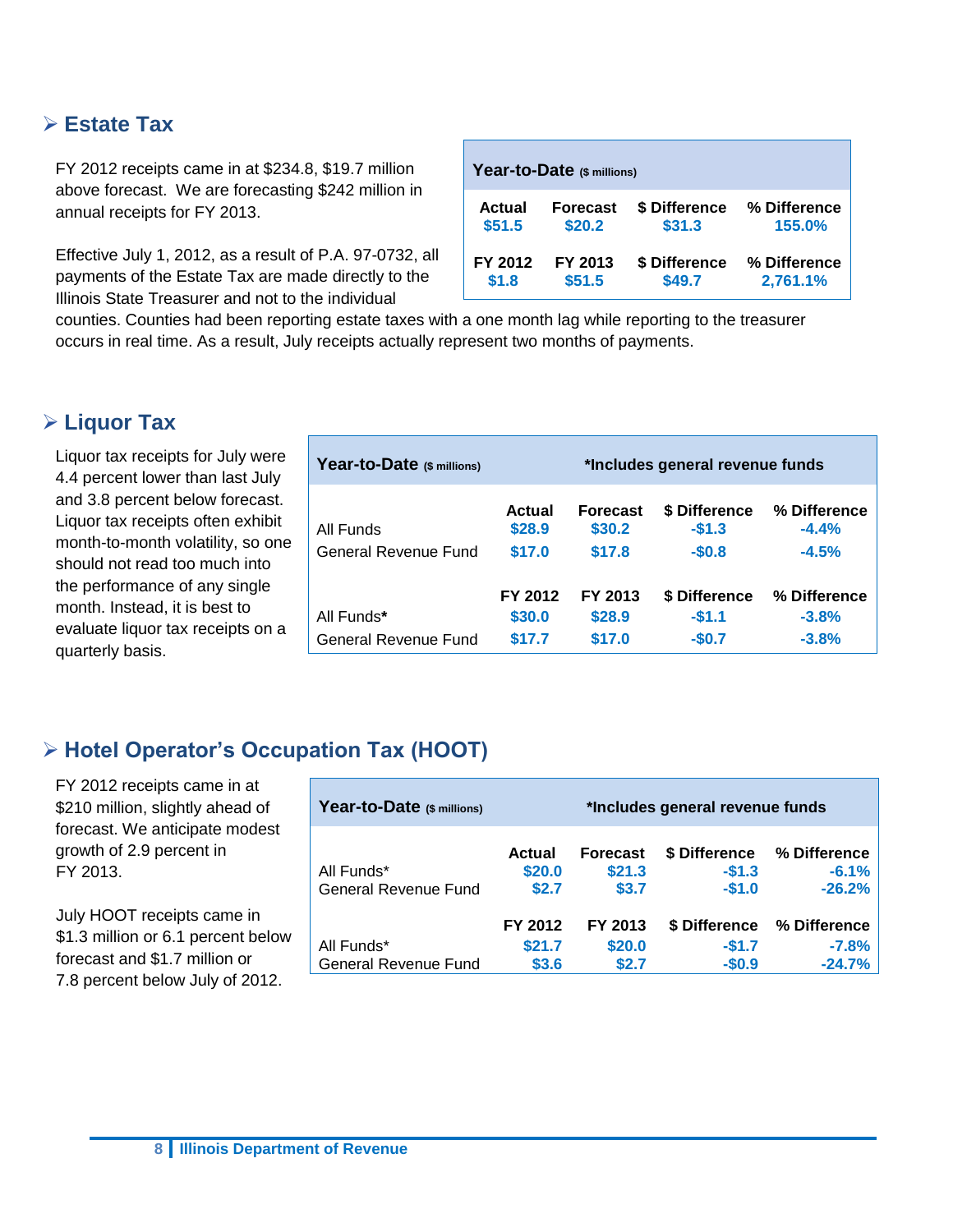#### **Motor Fuel Taxes**

| Year-to-Date (\$ millions) |                          | <b>IFTA</b>                 |                            |                              | Year-to-Date (\$ millions) | <b>Regular MFT</b>       |                         |
|----------------------------|--------------------------|-----------------------------|----------------------------|------------------------------|----------------------------|--------------------------|-------------------------|
| <b>Actual</b><br>\$3.1     | <b>Forecast</b><br>\$5.5 | \$ Difference<br>$-$ \$2.3  | % Difference<br>$-42.4%$   | <b>Actual</b><br>\$98.0      | <b>Forecast</b><br>\$99.0  | \$ Difference<br>$-$0.9$ | % Difference<br>$-0.9%$ |
| FY 2012<br>\$5.3           | FY 2013<br>\$3.1         | \$ Difference<br>$-$ \$2.2  | % Difference<br>$-40.8%$   | FY 2012<br>\$96.4            | FY 2013<br>\$98.0          | \$ Difference<br>\$1.7   | % Difference<br>1.7%    |
|                            |                          |                             | Year-to-Date (\$ millions) | <b>UST</b>                   |                            |                          |                         |
|                            |                          | <b>Actual</b><br><b>CEO</b> | <b>Forecast</b><br>CC O    | \$ Difference<br><b>CO 1</b> | % Difference<br>_າ າທ      |                          |                         |

| \$5.8   | \$6.0   | $-$0.1$ | $-2.3%$                    |  |  |  |
|---------|---------|---------|----------------------------|--|--|--|
| FY 2012 | FY 2013 | \$0.0   | \$ Difference % Difference |  |  |  |
| \$5.8   | \$5.8   |         | 0.4%                       |  |  |  |

Combined motor fuel tax receipts (regular MFT, IFTA, and UST) for July were 0.5 percent (-\$0.5 million) below last July and 3.1 percent below forecast (-\$3.4 million).

## **Real Estate Transfer Tax (RETT)**

FY 2012 receipts came in at \$42 million; \$2 million above forecast. For FY 2013, we are forecasting \$43 million in annual receipts. Housing market news remains mixed. Freddie Mac reported that average monthly interest rates on 30 year fixed rate mortgages fell to 3.55 percent, increasing the affordability of homes. At the same time, Reality Trac reported July's 2012 foreclosure filings in Illinois rose by 29.6 percent over July 2011. The rise in

| Year-to-Date (\$ millions) |                 |               |              |  |  |  |  |  |  |
|----------------------------|-----------------|---------------|--------------|--|--|--|--|--|--|
| Actual                     | <b>Forecast</b> | \$ Difference | % Difference |  |  |  |  |  |  |
| \$4.3                      | \$4.5           | $-$0.2$       | $-4.4%$      |  |  |  |  |  |  |
| FY 2012                    | FY 2013         | \$ Difference | % Difference |  |  |  |  |  |  |
| \$4.2                      | \$4.3           | \$0.1         | 2.4%         |  |  |  |  |  |  |

foreclosure activity highlights the effect of last year's delay in filings associated with the fallout over "robosigning" done by lenders. Inventories of foreclosed homes on the market will remain high, keeping prices depressed.

| Illinois Department of Revenue, Research Division             |                                                                        |                                       |  |  |  |  |  |  |
|---------------------------------------------------------------|------------------------------------------------------------------------|---------------------------------------|--|--|--|--|--|--|
| Director of Research: Natalie Davila                          | <b>Research Analysts: Andy Chupick</b><br>Patrick Heath<br>John Horbas | Michael Pijan<br><b>Hector Vielma</b> |  |  |  |  |  |  |
| http://tax.illinois.gov/AboutIdor/TaxResearch/TaxResearch.htm |                                                                        |                                       |  |  |  |  |  |  |